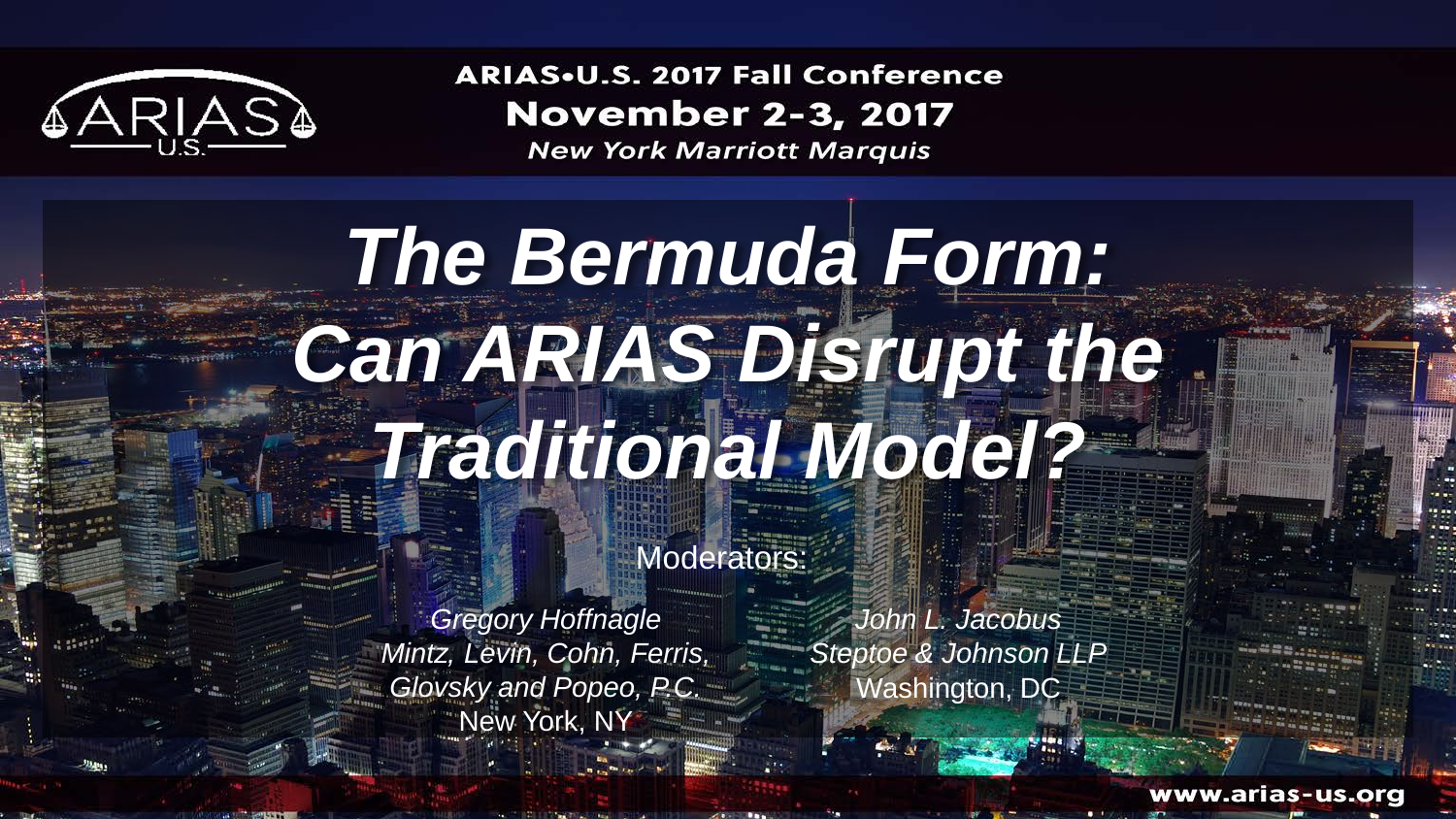

**ARIAS-U Fall Conference November 2-3, 2017 York Marriott Marquis** 

# **Panel Members**

- Jonathan Goodman, General Electric
- Mike Merlo, Aon (Bermuda)
- Len Romeo, Arch Insurance (Bermuda)
- Robin Saul, XL Bermuda Ltd/Insurance

## **Moderated By:**

- Greg Hoffnagle, Mintz, Levin, Cohn, Ferris, Glovsky and Popeo
- John Jacobus, Steptoe & Johnson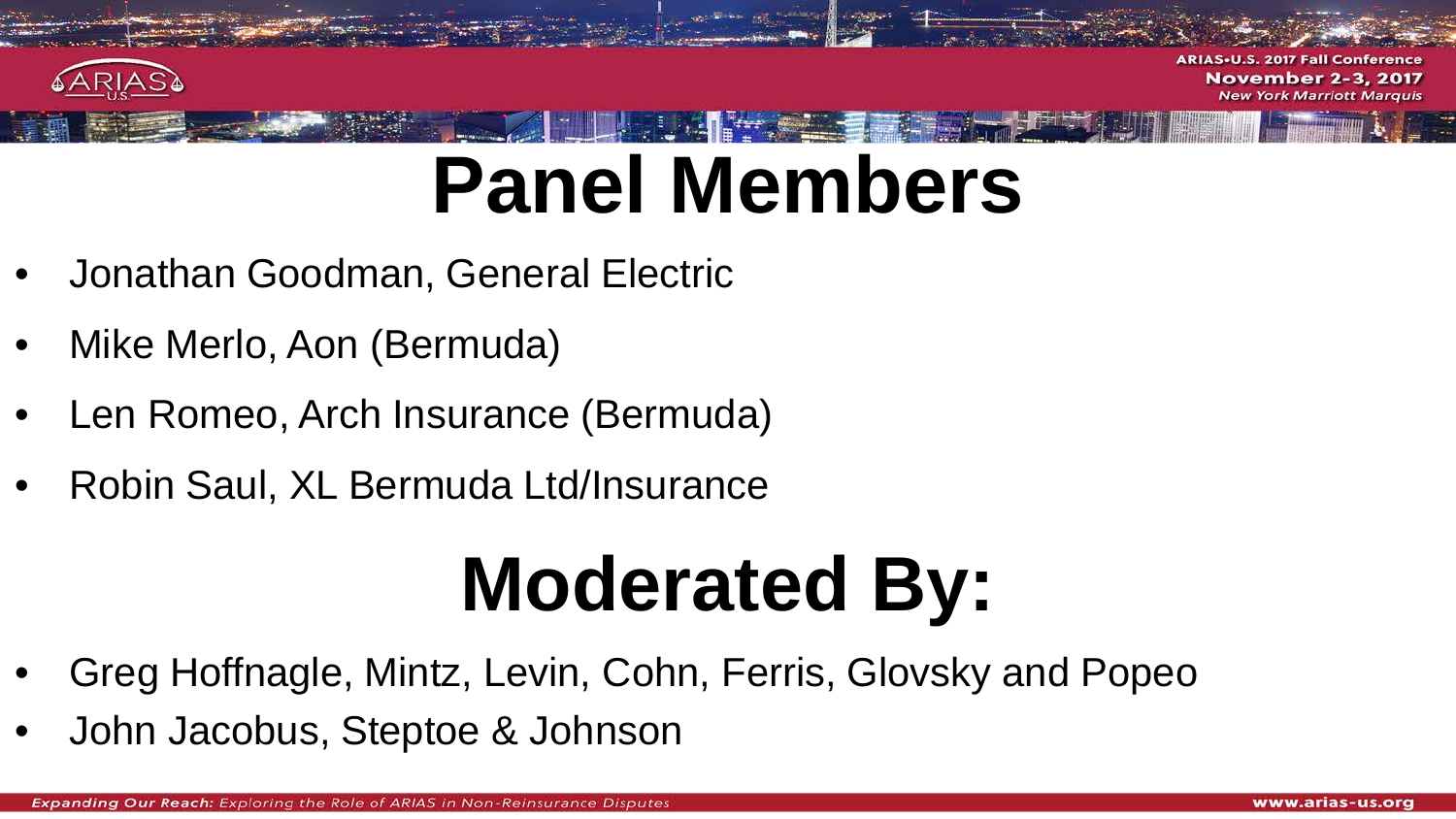

**ARIAS-U 2017 Fall Conference November 2-3, 2017 York Marriott Marquis** 

### **1. Panelist Conflicts and Disclosures**

- Background: Confidentiality and lack of disclosure regime
- Discussion Point: Perception that policyholders lack information on UK arbitrators – Insurers are "repeat players"
- Disruption Point: Require use of ARIAS-Umpire Questionnaire or other information-forcing rules

**Mintz, Levin, Cohn, Ferris, Glovsky and Popeo, P.C. New York, NY**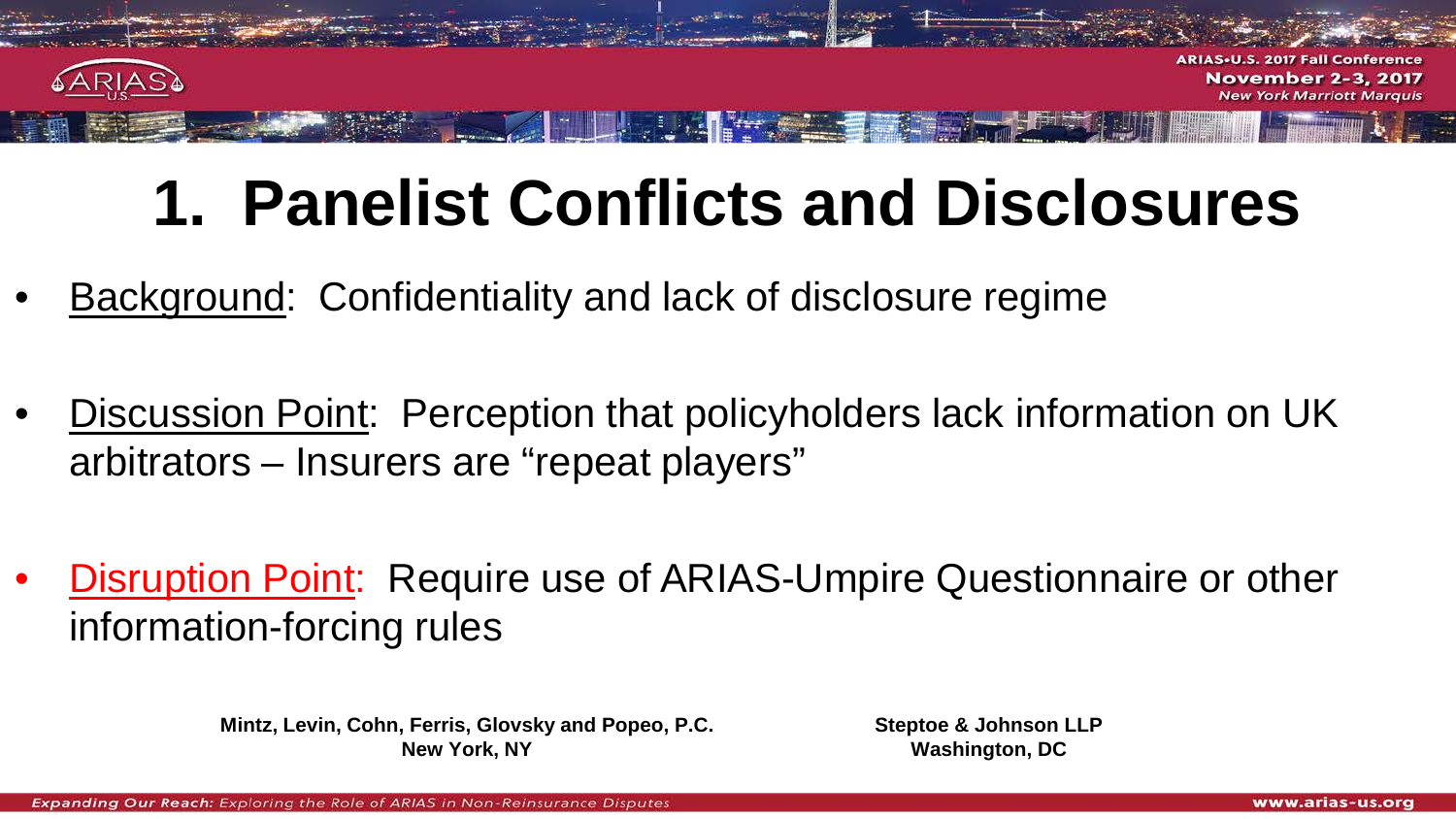

**ARIAS.U.S. 2017 Fall Conference November 2-3, 2017 New York Marriott Marquis** 

### **2. ARIAS Panelist Neutrality/Experience**

- Background: Past non-neutrality of arbitrators, lack of exposure to Bermuda Form
- Discussion Point: Do ARIAS arbitrators offer a sound choice?
- Disruption Point: Create a "Bermuda Form" pool of pure neutral arbitrators with special expertise

**Mintz, Levin, Cohn, Ferris, Glovsky and Popeo, P.C. New York, NY**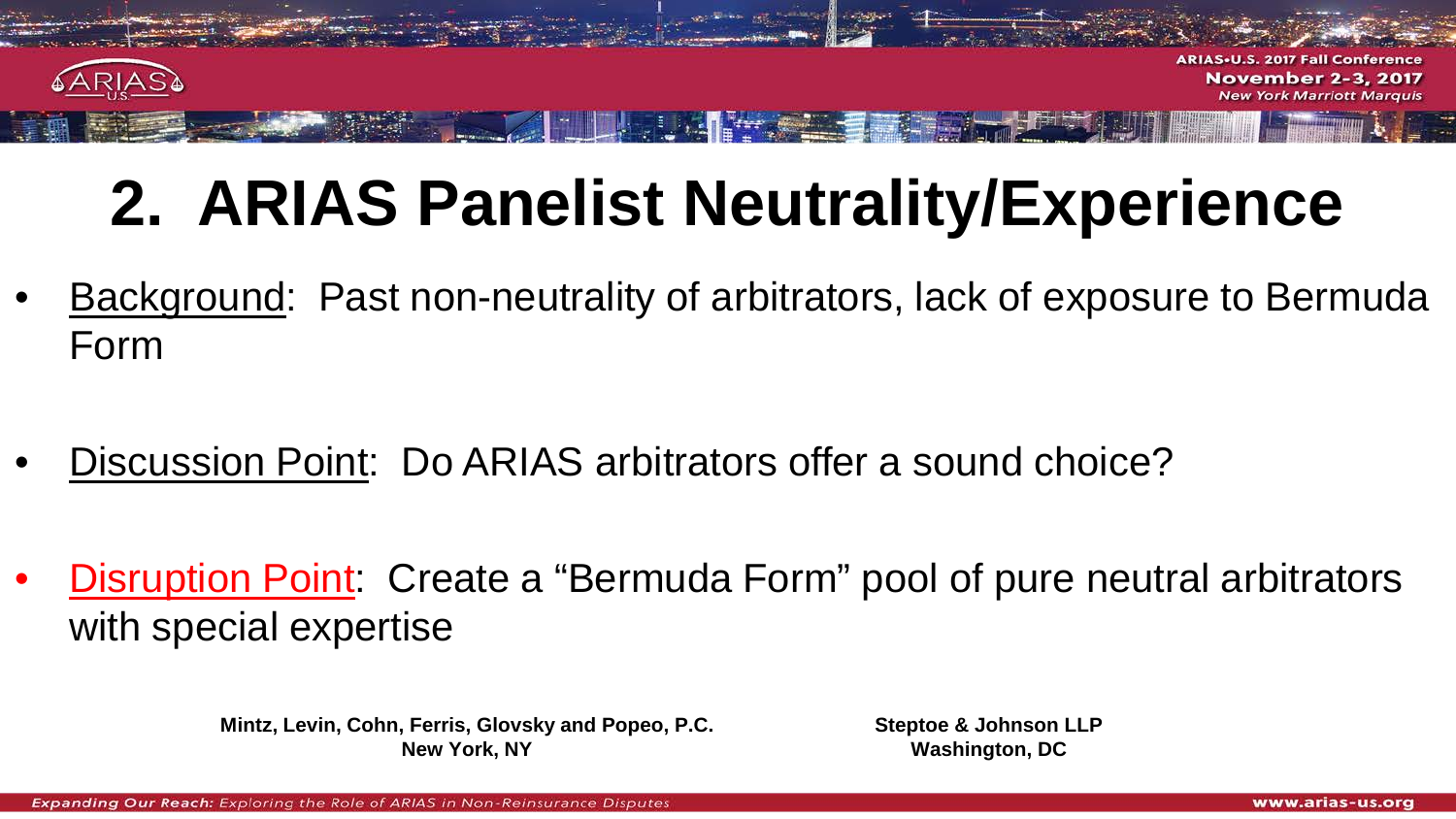

#### **3. Jurisdictional Issues**

- Background: Concerns of Bermuda carriers subjecting themselves to US courts and potentially exposing themselves to regulatory or tax issues
- Discussion Point: Would carriers have issues creating additional "contacts" with the US (e.g., arbitrating in US, US ARIAS Rules, confirming awards in US)?
- Disruption Point: Would parties need to reach an agreement of jurisdiction or would arbitrations need to occur outside the US?

**Mintz, Levin, Cohn, Ferris, Glovsky and Popeo, P.C. New York, NY**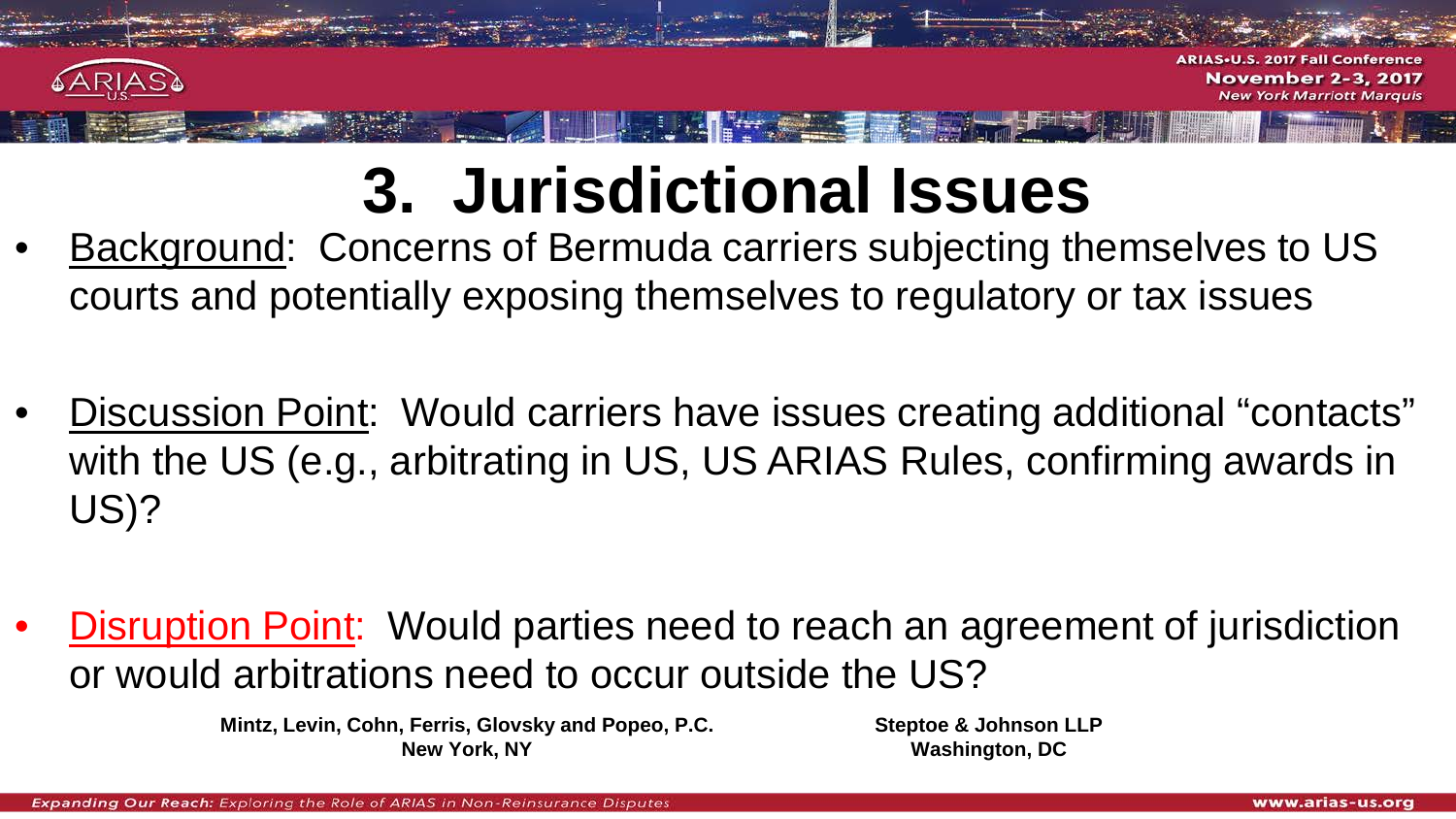

**ARIAS-U.S. 2017 Fall Conference November 2-3, 2017 York Marriott Marquis** 

#### **4. Replacing Confidentiality with Anonymity**

- **Background: Currently all arbitrations are confidential**
- **Discussion Point:** Would stripping away some confidentiality improve proceedings and future results?
- Disruption Point: Introduce the concept of anonymity, all with respect to publishing awards, and create archive of decisions similar to ARIAS•US Law Committee Reports

**Mintz, Levin, Cohn, Ferris, Glovsky and Popeo, P.C. New York, NY**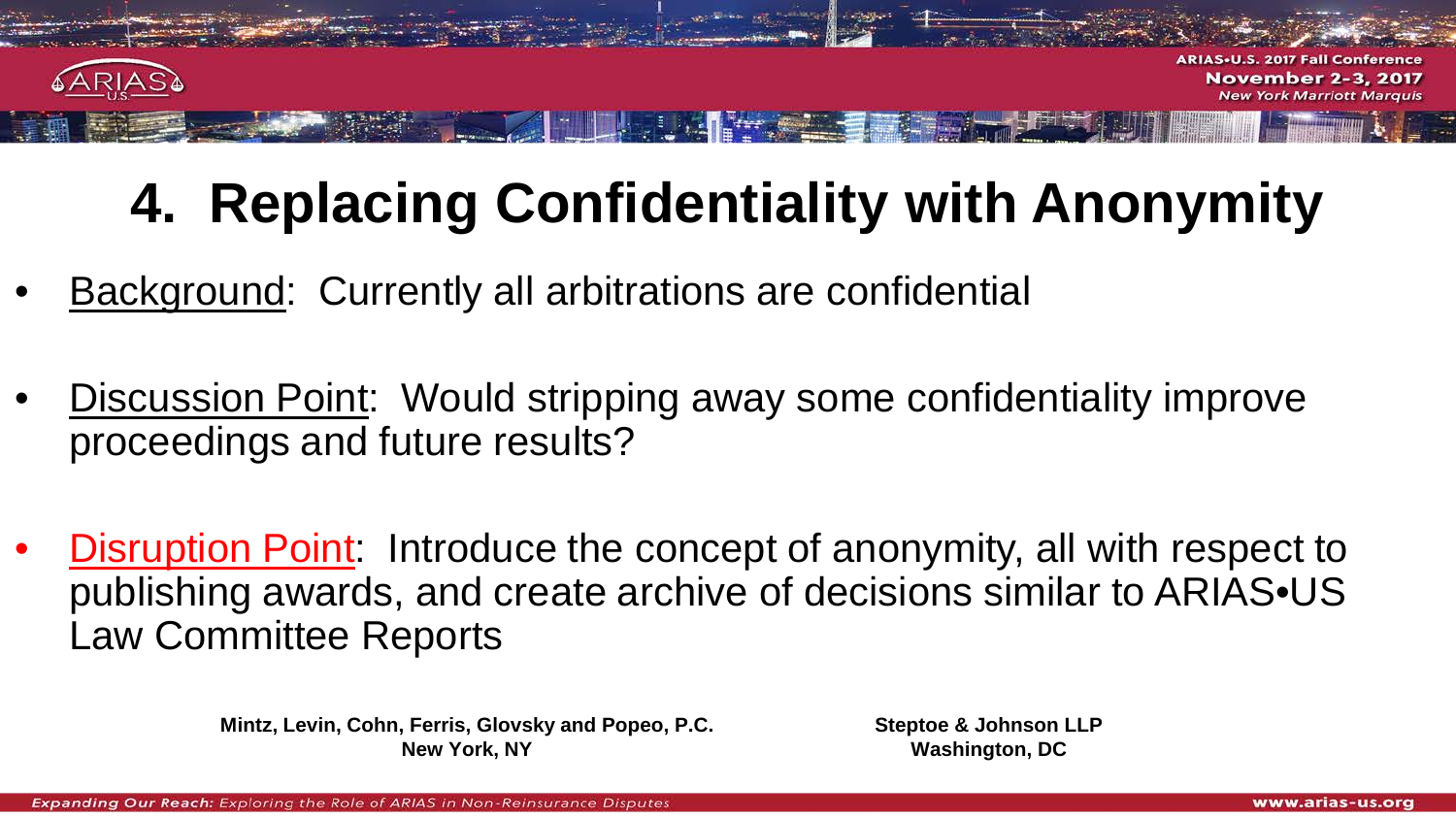

**2017 Fall Conference November 2-3, 2017** 

#### **5. Proper Crediting of NY Substantive Law**

- Background: Perception that UK barrister sitting as chair will be insensitive to NY law and instead apply UK insurance principles
- Discussion Point: Would ensuring that chair has NY law experience ensure that NY law is properly credited?
- Disruption Point: Require chair to be an ARIAS-certified arbitrator with proven substantive experience in NY law

**Mintz, Levin, Cohn, Ferris, Glovsky and Popeo, P.C. New York, NY**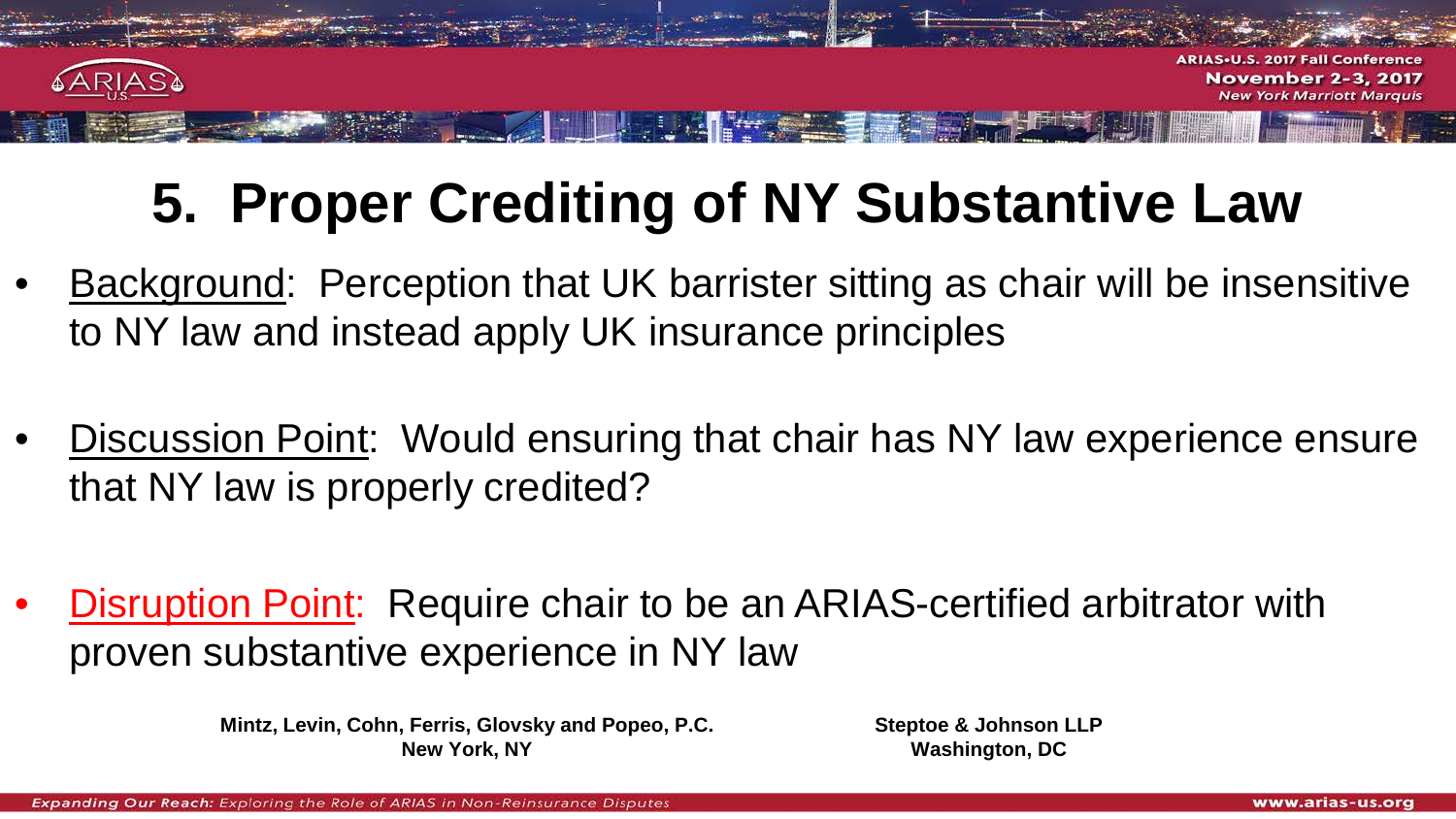

**ARIAS-U.S. 2017 Fall Conference November 2-3, 2017 York Marriott Marquis** 

### **6. Scope of ARIAS Rules**

- Background: For procedural purposes, the Bermuda Form operates under the Arbitration Act of 1996
- Discussion Point: ARIAS Rules are designed for a "less stringent" form of arbitration
- Disruption Point: Would new Bermuda Form ARIAS rules need to be created?

**Mintz, Levin, Cohn, Ferris, Glovsky and Popeo, P.C. New York, NY**